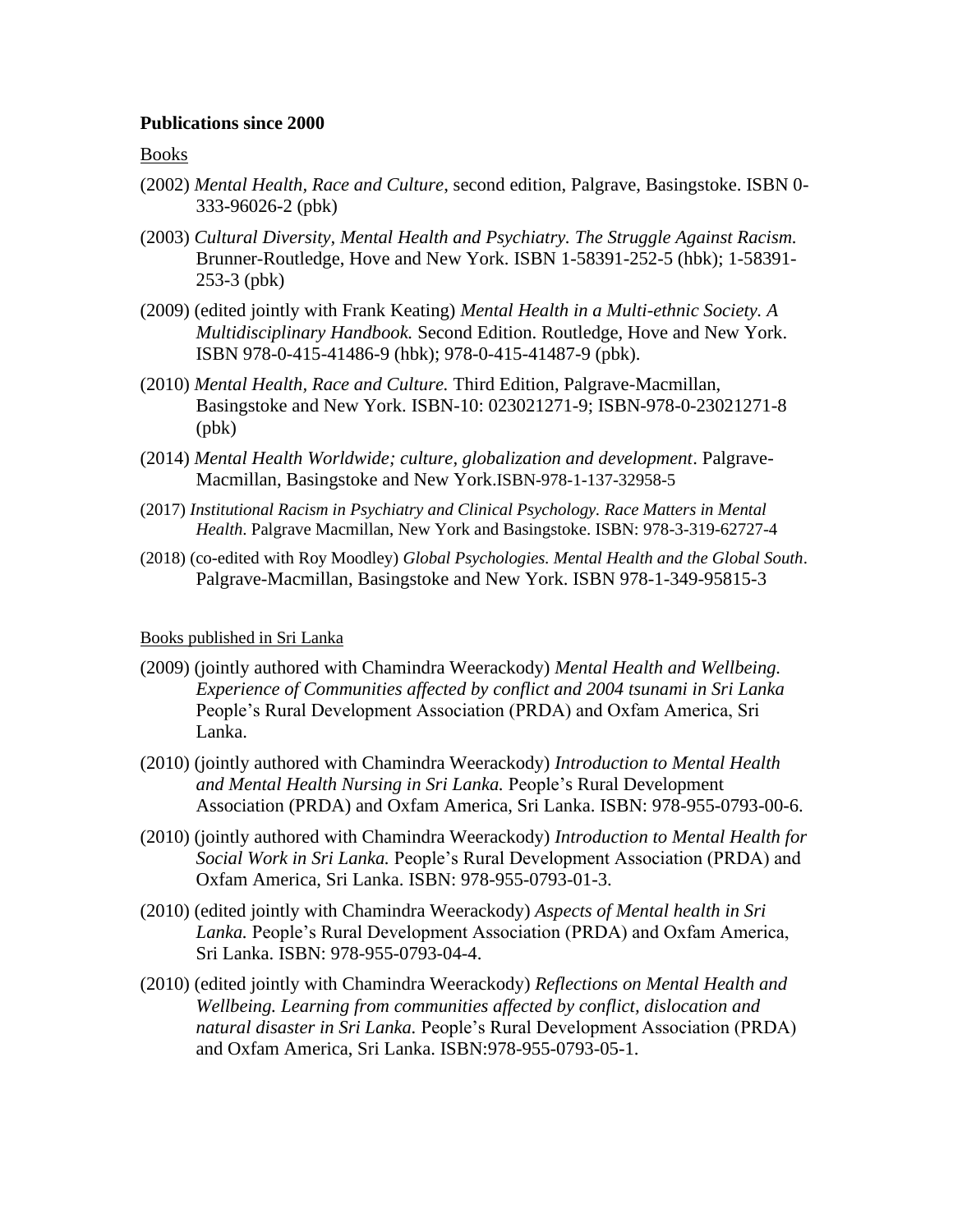### Chapters in books

- (2000) 'Mental Health Services for Ethnic Minorities and Recent Immigrants in Britain.' In Joachim Gardemann, Wolfgang Muller, Angelika Remmers (Hrsg.) *Migration und Gesundheit: Perspektiven fur Gesundheitssysteme und offentliches Gesundheitswesen.* Berichte und Materialien Bd. 17, Hilden, pp. 219-227. ISBN 3-9804547-9-7
- (2000) 'Imperialism, Racism and Psychiatry' in Paul Barker and Chris Stevenson (eds.) *Construction of Power and Authority in Psychiatry.* Butterworth Heinemann, Oxford pp. 81-95. ISBN 0-7506-3839-7 (hbk)
- (2000) 'Race, Criminality and Forensic Psychiatry. A Historical Perspective' in C. Kaye and T. Lingiah eds.) *Race, Culture and Ethnicitiy in Secure Psychiatric Practice*  Jessica Kingsley. London pp. 49-54. ISBN 1-85302-696-4 (pbk); 1-85302-695-6 (hbk)
- (2001) Conference Report: 'Mental Health, Racism and Cultural Diversity' In Sally Griffin (ed) *Consultation at St George's House. Asylum Seekers in Britain – Responding to the Challenge.* A Report on the Consultation held Friday 30 June to Sunday 2 July 2000.
- (2001) (translated by Hegemann) 'Rassimus als institutioneller Prozess' in T. Hegemann and R. Salman (eds.) *Tranckulturelle Psychiatrie.* Psychiatrie Verlag, Bonn pp. 76-85. ISBN 3-88414-252-6 (pbk)
- (2003) 'Culture and Ethnicity', in Ben Hannigan and Michael Coffey (eds.) *The Handbook of Community Mental Health Nursing* Routledge, London and New York. ISBN 0-415-28036-2 (pbk)
- (2005) 'Mental Health Services in the UK', in David Ingleby (ed.) *Forced Migration and Mental Health. Rethinking the Care of Refugees and Displaced Persons.* Springer, New York pp.183-192. ISBN 0-387-22692-3 (hbk)
- (2006) 'Foreword', in Roy Moodley & Stephen Palmer (eds.) *Race, Culture and Psychotherapy. Clinical Perspectives in Multicultural Practice.* Routledge, London pp. xv-xvii. ISBN 1-58391-850-7 (pbk)
- (2007) 'Spirituality across cultures', in M. E. Coyte, P. Gilbert, and V. Nicholls (eds.) *Spirituality, Values and Mental Health Jewels for the Journey,* Jessica Kingsley, London pp. 59-66. ISBN 978-1-84310-456-8 (pbk).
- (2008) 'Institutional racism and cultural diversity', in R. Tummey and T. Turner (eds) *Critical Issues in Mental Health.* Palgrave-Macmillan, Basingstoke pp. 41-57. ISBN 978-0-230-00905-9 (pbk).
- (2009) 'Foreword' in H Sewell *Working with Ethnicity, Race and Culture in Mental Health. A Handbook for Practitioners.* Jessica Kingsley, London. ISBN 978-1- 84310-621-0 (pbk).
- (2009) 'Spirituality and mental health' in J. Reynolds, R Muston, T. Heller, J. Leach, M. McCormick, J Wallcraft and M. Walsh (eds.) *Mental Health Still Matters.* Palgrave Macmillan, Basingstoke.ISBN 978-0-230-57729-9 (pbk).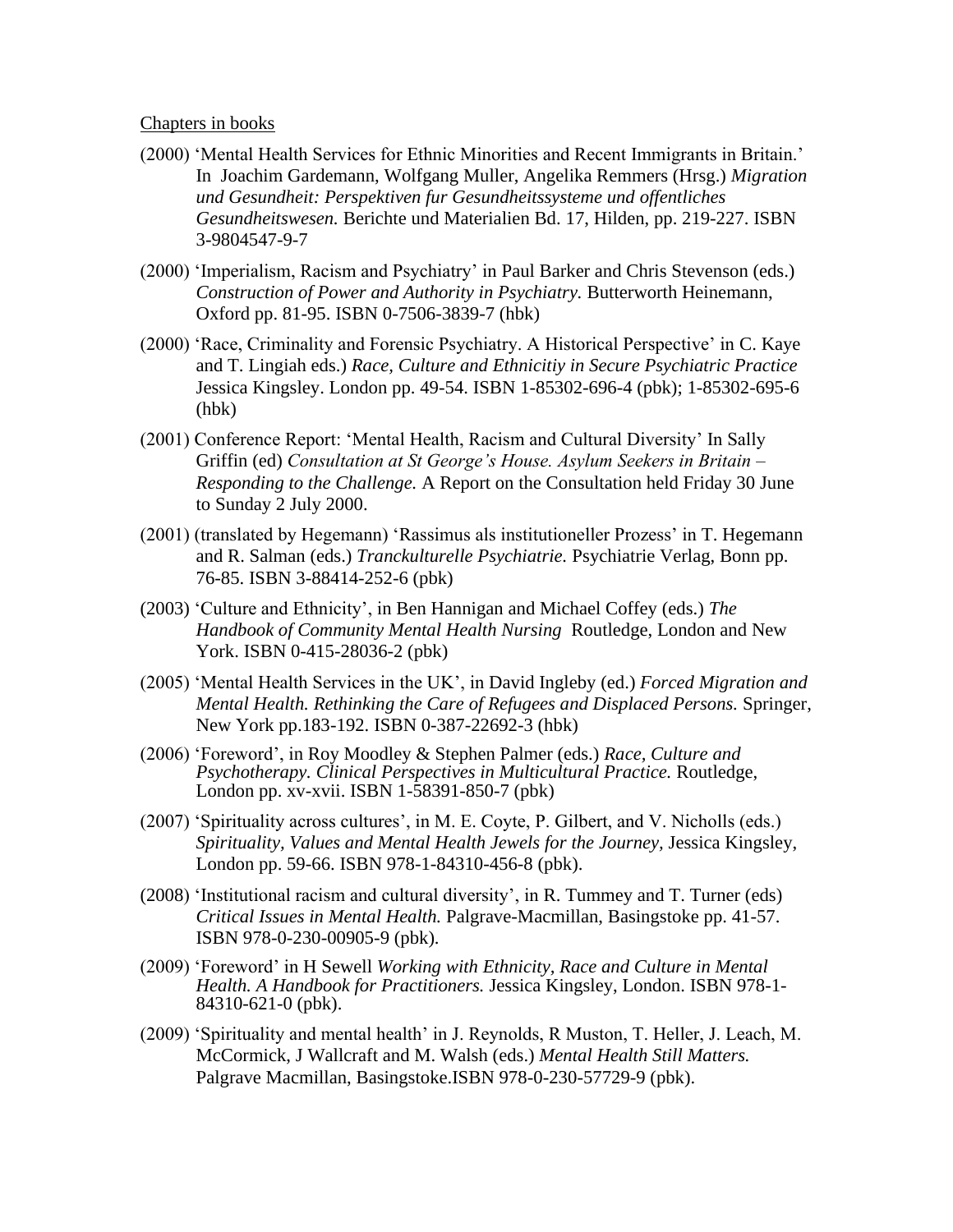- (2009) 'Inequalities and Politics of 'race' in mental health' in S. Fernando and F Keating (eds.) *Mental Health in a Multi-ethnic Society. A multidisciplinary Handbook.*  Third edition. Routledge, London & New York ISBN 978-0-415-41487-8 (pbk)
- (2009) (jointly with F. Keating) 'Way ahead' in S. Fernando and F Keating (eds.) *Mental Health in a Multi-ethnic Society. A multidisciplinary Handbook.* Third edition. Routledge, London & New York ISBN 978-0-415-41487-8 (pbk)
- (2010) 'Rassismus als institutioneller Prozess' in T. Hegemann and R. Salman (eds.) *HandbuchTranskulturelle Psychiatrie* Bonn: Psychiatrie–Verlag.ISBN 978-3- 88414-467-1
- (2010) 'Foreword' in Q Bakhsh (2010) *Mental Health: South Asian Communities*  London: Qalb Mental Health Centre and Essex: Cheetah Books Ajaib and QRB Publishers.ISBN 0-907577-12-1 (hardback).
- (2011) '"Race" and Culture' in Phil Barker (ed.) *Mental Health Ethics: the Human Context.* Routledge. London and New York ISBN 978-0-415-57099-2 (hardback).
- (2011) 'Cultural diversity and racism; An historical perspective', in M. Rapley, J. Moncrief and J. Dillon (eds) *De-Medicalizing Misery. Psychiatry, Psychology and the Human Condition* Basingstoke: Palgrave Macmillan pp. 44-52. ISBN978-0- 230-30791-9 (paperback)
- (2013) Joint with Premila Trivedi and Peter Ferns 'Do the power relations inherent in Medical systems help or hinder in cross-cultural psychiatry?' in K. Bhui (ed.) *Elements of Culture and Mental Health. Critical Questions for Clinicians*, RCPsych Publications pp. 61-64.
- (2013) Joint with Premila Trivedi and Peter Ferns 'Recovery and well-being: a paradigm for care', in in K. Bhui (ed*.) Elements of Culture and Mental Health. Critical Questions for Clinicians,* RSPsych Publications pp. 65-68.
- (2013) Joint with Premila Trivedi and Peter Ferns 'Social perspectives on diagnosis' in K. Bhui (ed.) *Elements of Culture and Mental Health. Critical Questions for Clinicians,* RCPsych Publications pp. 69-72.
- (2014) Preface in Patsy Sutherland. Roy Moodley and Barry Chevannes (eds) *Caribbean Healing Tradition. Implications for health and mental health*. New York and London: Routledge.
- (2014) 'Transcultural Psychiatry and Mental Health' in R. Moodley and M. Ocampo (eds.) *Critical Psychiatry and Mental Health. Exploring the Work of Suman Fernando.* London and New York: Routledge pp. 13-21. (Festschrift Publication)
- (2014) 'Globalising Mental Health or Pathologising the Global South? Mapping the Ethics, Theory and Practice of Global Mental Health', *Disability and the Global South* Volume 1(2): 188-202.
- (2018) 'Racialisation of the schizophrenia diagnosis' in Bruce M. Z. Cohen (editor) *Routledge International Handbook of Critical Mental Health*. Abingdon Oxon and New York: Routledge pp. 195-201.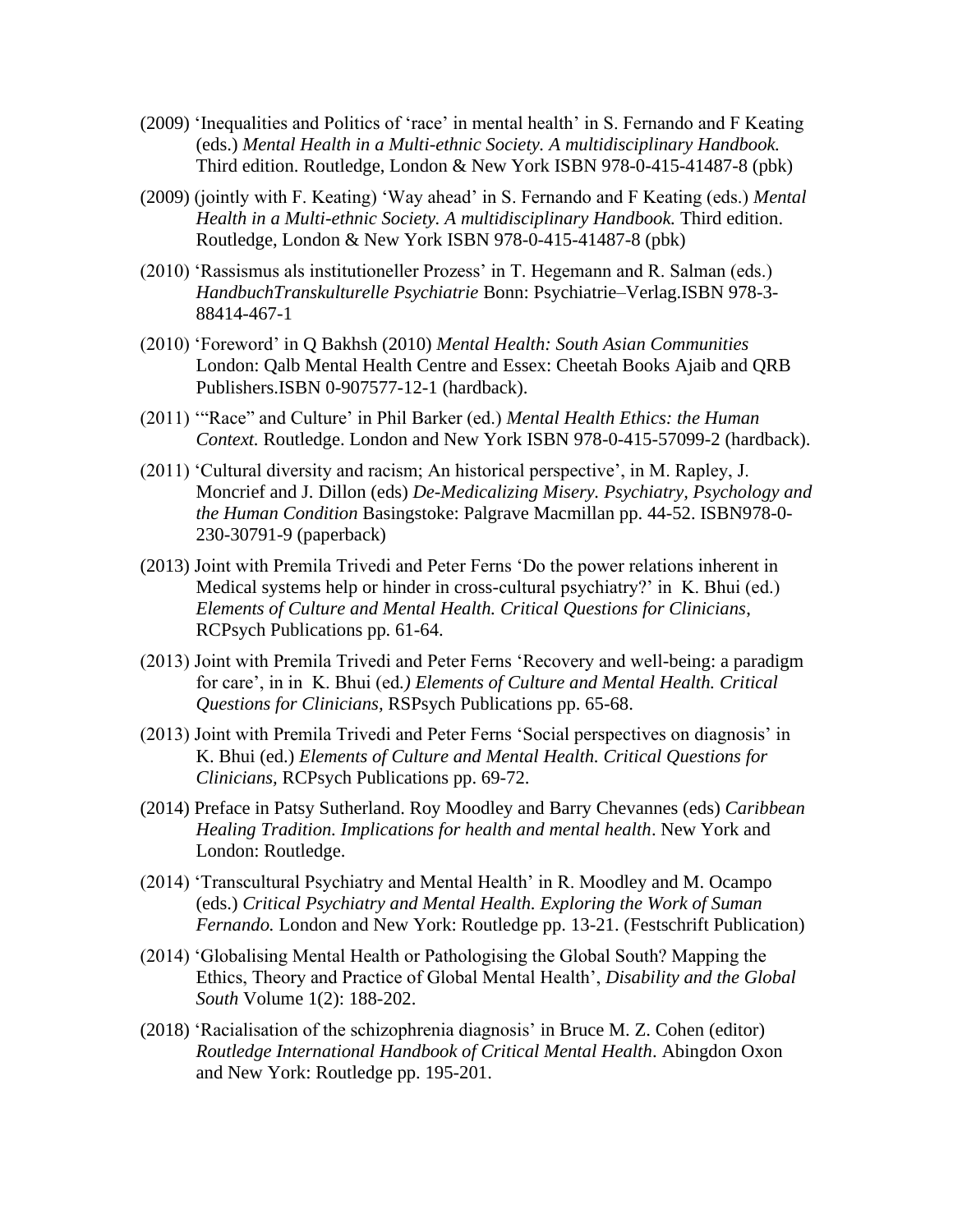#### Book Reviews

- (2002) Bhui, K. (ed.) *Racism and mental health*, Jessica Kingsley, London. In *Openmind* 117, 30
- (2004) Ndegwa, D., & Olajide, D. (2003) *Main Issues in Mental Health and Race.*  Ashgate. In *Mental Health Today,* May 2004, 34
- (2005) Bhui, K. (ed.) (2003) *Racism and Mental Health.* Jessica Kingsley, London. In *Transcultural Psychiatry,* (2005) 42(3), 505-520.
- (2005) Jones, Petre (ed.) *Doctors as Patients*. Radcliffe Publishing, In *Mental Health Today,* November 2005, 34.
- (2005) White, Peter (ed.) *Biopsychosocial Medicine.* Oxford University Press, In *Mental Health Today,* December-January 2005-2006, 38.
- (2006) Tate, Shirley Ann *Black Skins, Black Masks, Hybridity Dilogism Performanativity.* Ashgate, Aldershot (2005), In *International Journal of Migration, Health and Social Care,* (March 2006) 2(1), 65.
- (2006) Tseing, W. S., Mathews, D., & Elwyn, T. D. (2004) *Cultural competencies in forensic mental health.* Brunner-Routledge, Hove. In *Journal of Forensic Psychiatry & Psychology*, (March 2006) 17(1) 171-173.
- (2009) Parker, Ian (2007) *Revolution in Psychology* Pluto Press, London. In *Journal of Health Management* (2009) 11 (2) (2009): 431-433.
- (2009) McGoldrick, Monica and Hardy, Kennedy V. (2008) *Re-visioning Family Therapy: Race, Culture and Gender in Clinical Practice* Second edition, In *Mental Health Today,* October 2009, pp. 30-31.
- (2010) Norman, I. and Ryrie, I. (2009) *The Art and Science of Mental Heath Nursing: A Textbook of Principles and Practice* Second Edition, Open University Press McGraw-Hill Education. In *Mental Health Today,* April 2010, p. 33.
- (2010) Metzl, Jonathan (2009) *The Protest Psychosis. How schizophrenia became a black disease,* Beacon Press, Boston Massachusetts. In *Openmind,* 163, November & December 2010, p. 25.
- (2011) Bhattacharya, Rahul, Cross, Sean, & Bhugra, Dinesh (2010) *Clinical Topics in Cultural Psychiatry*. Royal College of Psychiatrists Publications, London. In *Transcultural Psychiatry* (2011) 48(5): 695-699.
- (2012) Davids, Fahkri (2011) *Internal Racism: A Psychoanalytic Approach to Race and Difference.* Basingstoke: Palgrave Macmillan. In *British Journal of Psychiatry*  (2012) 200: 436.
- (2012) Farhad Dalal (2011) *Thought Paralysis: the virtues of discrimination.* London: Karnac Books. In *Openmind* 172: 25.
- (2013) Frederick W. Hickling (2012) *Psychohistoriography: Psychoanalytic and Psychotherapeutic Model*. London: Jessica Kingsley In *British Journal of Psychiatry* (2013) 203: 77.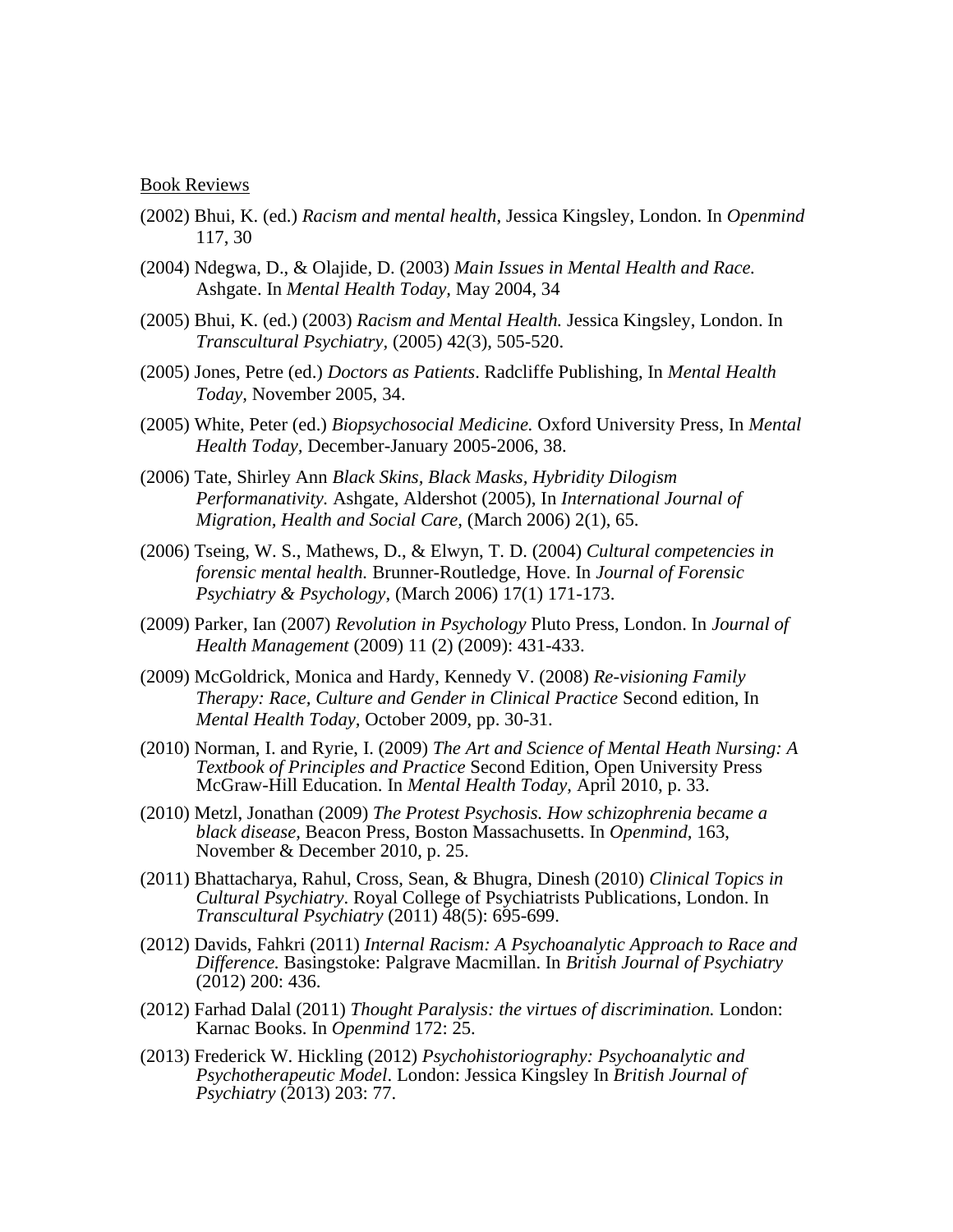- (2015) Steven Coles, Sarah Keenan and Bob Diamond (eds.) *Madness Contested: Power and Practice* PCS Books, 2013. In *Mental Health Today*, January / February 2015 Issue, p. 30.
- (2015) Patsy Stanton (ed.) *Mental Health Service Users in Research: Critical Sociological Perspectives.* In *Mental Health Today* March / April 2015 Issue, p.21.

**Papers** 

- (2005) 'Multicultural Mental Health Services: Projects for Minority Ethnic Communities in England.' *Transcultural Psychiatry,* 42(3): 420-436.
- (2005) 'Mental Health Services in Low-Income Countries: Challenges and Innovations.' *International Journal of Migration, Health and Social Care*, 1(1), 13-18.
- (2008) 'Field Report: Perceptions of social stratification and wellbeing in refugee communities in North-Western Sri Lanka', *International Journal of Migration, Health and Social Care,* 4(2): 47-56.
- (2008) 'The Bigger Picture' *Mental Health Today,* April 2008, p. 20.
- (2009) 'Challenges in Developing Community Mental Health Services in Sri Lanka', *Journal of Health Management,* 11(1), 195-208.
- (2010) (Jointly with P. Ferns) 'The Bigger Picture', *Mental Health Today,* May 2010, p. 25.
- (2010) 'DSM-5 and the "Psychosis Risk Syndrome", *Psychosis* 2(3): 196-198.
- (2012) 'Race and culture issues in mental health and some thoughts on ethnic identity', *Counselling Psychology Quarterly* 25(2): 113-123.
- (2013) 'Personal consequences of the diagnosis of schizophrenia: a preliminary report from the inquiry into the schizophrenia label', by Philip Thomas, Patience Seebohm, Jan Wallcraft and Jayasree Kalathil and Suman Fernando. *Mental Health and Social Inclusion,* 17(3) 135-139.
- (2014) 'Globalization of psychiatry A barrier to mental health development', *International Review of Psychiatry*, October 2014; 26(5): 551-557.
- (2014) 'Globalising Mental Health or Pathologising the Global South? Mapping the Ethics, Theory and Practice of Global Mental Health', *Disability and the Global South* Volume 1(2): 188-202.
- (2018) 'Some Thoughts and Reflections on Therapy and Healing across Cultures', *Traditional Healing and Critical Mental Health,* 1(1): 63-68.
- (2018) 'Moving on from Laing: The politicization of schizophrenia', *Journal of Psychosocial Studies,* Special Issue on 'Sanity Madness and the Family: A retrospective', Volume 11(1): 50-67.

Articles in Openmind (Magazine of Mind – National association for Mental Health)

- (2002) 'Promoting happiness', O*penmind*, March/April 2002, 114, 18
- (2002) 'Across Boundaries', *Openmind,* May/June 2002, 115, 22